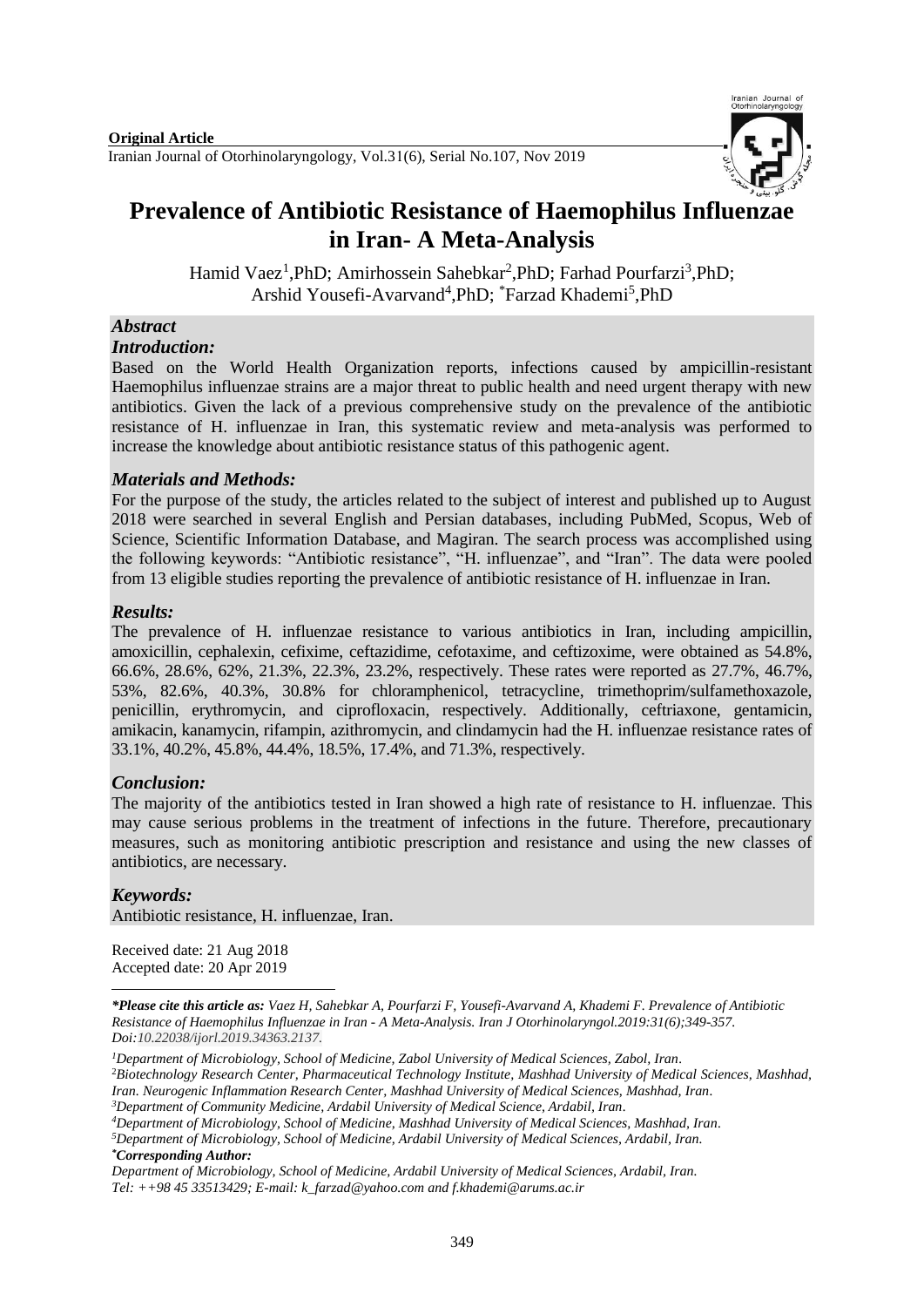#### *Introduction*

Members of Haemophilus genus are small, non-motile, Gram-negative rods or coccobacilli (pleomorphic), and facultative anaerobic bacteria which are classified in the family Pasteurellaceae (1,2). Haemophilus influenzae is the most common Haemophilus species infecting human, as the only known reservoir, which exists asymptomatically in the naso- and oro-pharynx of healthy carriers (1-3). Its primary colonization occurs through binding to the mucous membranes of the upper respiratory tract where the bacterium interferes with the ciliary motion. Therefore, the major transmission route of this species is through the respiratory tract (1-5).

Based on a polysaccharide capsule antigen, bacteria can be divided into encapsulated and noncapsulated/nontypeable (NTHi) strains. In addition, the encapsulated isolates can be categorized into six antigenic serotypes (a-f) (1-5). Encapsulated and nonencapsulated H. influenzae are responsible for several lifethreatening invasive infections in children and adults. Some of these infections include acute bacterial meningitis, epiglottitis, pneumonia, bacteremia/sepsis, septic arthritis, otitis media, sinusitis, and cellulitis (1-5).

Haemophilus influenzae type b (Hib) is a common cause of severe diseases, almost exclusively among children under the age of 5 years. According to the World Health Organization (WHO) estimates performed in March 2012, Hib is responsible for 2% of allcause child mortality and 199,000 deaths per year (6,7). A high morbidity rate in untreated patients, as well as serious neurologic sequelae, which is particularly due to H. influenzae meningitis or epiglottitis, calls for proper diagnosis and treatment with antimicrobial agents (1,2,5). The important antibiotics applied in the treatment of less severe H. influenzae infections include amoxicillin, cephalosporin, azithromycin, doxycycline, and fluoroquinolone. However, serious infections are managed by broad-spectrum cephalosporins and carbapenems (1,2). Additionally, rifampin is the drug of choice for antibiotic prophylaxis in children carrying Hib (2). Nonetheless, WHO has recently placed ampicillin-resistant H. influenzae strains, along with penicillinresistant Streptococcus pneumoniae and fluoroquinolone-resistant Shigella strains, in the

list of antibiotic-resistant bacteria and medium priority category, in terms of the emergency of developing new antibiotics (8). Therefore, assessing antimicrobial susceptibility patterns and monitoring the resistance trend of H. influenzae are essential to guide prior antibiotic choice and prescription at the local level, thereby reducing the risk of treatment failure. With this background in mind, the present study was conducted to review the evidence on the antimicrobial susceptibility patterns of H. influenzae strains to different antibiotics in Iran through a systematic review and meta-analysis.

## *Materials and Methods*

#### *Search strategies*

To find all reports on the prevalence of the antibiotic resistance of H. influenzae in Iran, the related studies published up to August 2018 were searched in several electronic databases, including PubMed, Scopus, Web of Science, Scientific Information Database (SID), and Magiran. "Antibiotic resistance", "H. influenzae", and "Iran" were the most important MeSH-extracted keywords. In addition, the manual search of the bibliographies was performed to avoid missing any relevant articles. This systematic review and meta-analysis was performed in accordance with the Preferred Reporting Items for Systematic reviews and Meta-Analyses (PRISMA) checklist (9).

## *Selection of articles*

Screening of the articles was performed in three steps by two independent authors based on the defined inclusion and exclusion criteria. The titles, abstracts, and full texts of the articles were sequentially reviewed (Fig.1).



**Fig 1:** Schematic representation of the article selection process.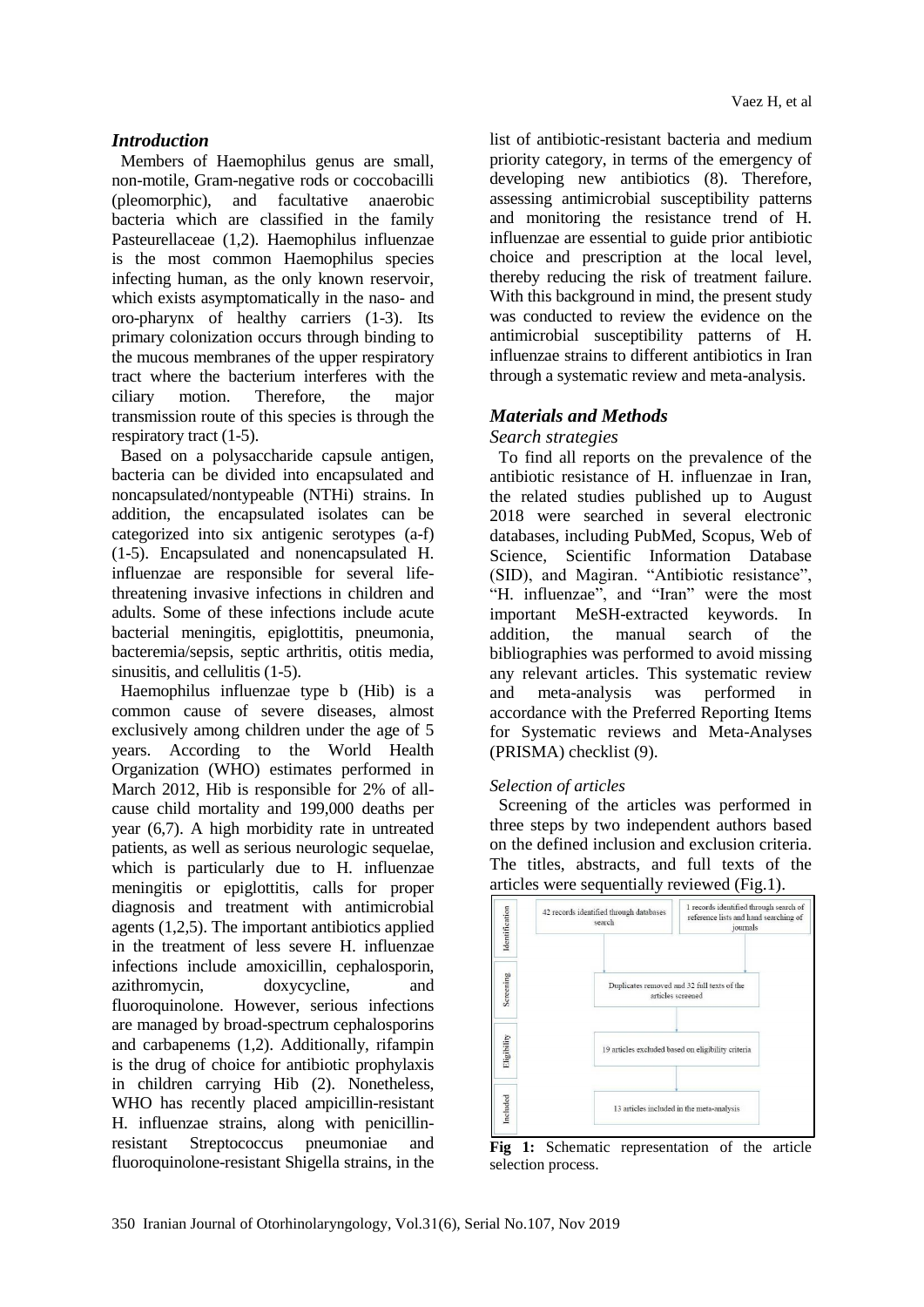Antibiotic Resistance of H. Influenzae in Iran

All kinds of articles that were published in English or Persian languages (with the exception of review articles and duplicates) and reported on the antibiotic resistance of H. influenzae in Iran were included in the study. According to the Newcastle-Ottawa quality assessment scale criteria adapted for crosssectional studies, a quality assessment of the included studies was performed on the metaanalysis, and high-quality studies received 5 or more stars.

#### *Data extraction*

Data collection process from eligible studies was performed in duplicate (Table.1). The main extracted data from the included studies were the year of study, city, number of isolated H. influenzae strains, antibiotic susceptibility testing methods, and number of resistant strains to different antibiotics.

#### *Meta-analysis*

Quantitative data synthesis was performed using Comprehensive Meta-Analysis software (version 2.2; Biostat, Englewood, NJ). The rate of H. influenzae antimicrobial resistance was reported as percentage and 95% confidence intervals (95% CIs) using fixed- or the randomeffects models. In case of observing a high heterogeneity  $(I^2 \text{ statistic} > 25\% \text{ and } P < 0.1)$ among the included studies, a random-effects model was applied. Begg's funnel plot asymmetry was explored for the presence of potential publication bias. In addition, the existence of heterogeneity was evaluated using I 2 statistic and the Cochrane Q statistic.

#### *Results*

Characteristics of the included studies

In the present study, a total of 43 articles were collected from different databases and the reference lists. The selection process of the studies is illustrated in Figure 1. After screening studies based on the inclusion and exclusion criteria, 13 eligible articles were included in the meta-analysis. These studies had been conducted in Ahwaz, Hamadan, Karadj, Mashhad, Qazvin, Shahrekord, Shiraz, Tehran, and Tabriz in Iran (Table.1). As shown in the funnel plot, there was a possibility of publication bias in the eligible articles evaluating the prevalence of H. influenzae resistance to ampicillin. Similarly, the funnel

plot was found to be asymmetric for many other antibiotics. Microbiological identification methods which were used for bacterial isolation from different specimens, such as cerebrospinal fluid, nasopharynx, and blood, were based on growth on chocolate agar medium at 37°C for 24-48 h in a candle jar, growth requirement for X (hemin) and V (NAD) factors, carbohydrate fermentation reactions, serological tests for serotyping, and biochemical tests for biotyping (e.g., oxidase, catalase, urea, indole, and ornithine decarboxylase).

## *Characteristics of Haemophilus influenzae antibiotic resistance*

Most of the studies included in this review used Kirby-Bauer's disk diffusion method to determine the antimicrobial susceptibility of H. influenzae in Iran. In the present study, we observed a high degree of heterogeneity among the included studies when pooling data. Therefore, the prevalence of H. influenzae antibiotic resistance was evaluated using a random-effects model for most of the drugs. Haemophilus influenzae resistance rates to various antibiotics were as follows: 54.8% for ampicillin (95% CI: 40-68.7;  $I^2 = 73.7\%$ ; Q=38; df  $(Q)=10$ ; P=0.00), 66.6% for amoxicillin  $(95\% \text{ CI: } 43.6-83.7; \text{ I}^2=72.6\%; \text{ O}=21.9; \text{ df}$ (Q)=6; P=0.00), 28.6% for cephalexin (95% CI: 14.5-48.7;  $I^2=0.0\%$ ; O=1.6; df (O)=2; P=0.43), 62% for cefixime (95% CI: 51.3-71.6;  $I^2=25.2\%$ ; Q=5.3; df (Q)=4; P=0.25), 21.3% for ceftazidime (95% CI: 8.3-45;  $I^2 = 75.9\%$ ; Q=8.3; df (Q)=2; P=0.01), 22.3% for cefotaxime  $(95\%$ CI: 12.1-37.3;  $I^2=0.0\%$ ; O=1.7; df (O)=2; P=0.41), 23.2% for ceftizoxime (95% CI: 16.4- 31.8;  $I^2=9\%$ ; Q=5.5; df (Q)=5; P=0.35), 27.7% for chloramphenicol (95% CI: 7.2-65.3;  $I^2=73.8\%$ ; Q=22.9; df (Q)=6; P=0.00), 46.7% for tetracycline (95% CI: 17.8-78;  $I^2 = 74.1\%$ ;  $Q=11.5$ ; df  $(Q)=3$ ;  $P=0.00$ ), 53% for trimethoprim/sulfamethoxazole (95% CI: 36.1- 69.3;  $I^2=78.7\%$ ; Q=51.7; df(Q)=11; P=0.00), 82.6% for penicillin (95% CI: 75.2-88.2;  $I^2=0.0\%$ ; Q=0.1; df (Q)=2; P=0.91), 40.3% for erythromycin (95% CI: 7.6-84.6;  $I^2 = 74.1\%$ ;  $Q=7.7$ ; df  $(Q)=2$ ; P=0.02), 30.8% for ciprofloxacin (95% CI: 9.5-65.4;  $I^2=68.4\%$ ;  $Q=9.4$ ; df  $(Q)=3$ ;  $P=0.02$ ), 33.1% for ceftriaxone (95% CI: 19.5-50.4;  $I^2=39.5\%$ :  $Q=6.6$ ; df  $(Q)=4$ ; P=0.15), 40.2% for gentamicin (95% CI: 14.4-72.9;  $I^2=74\%$ ;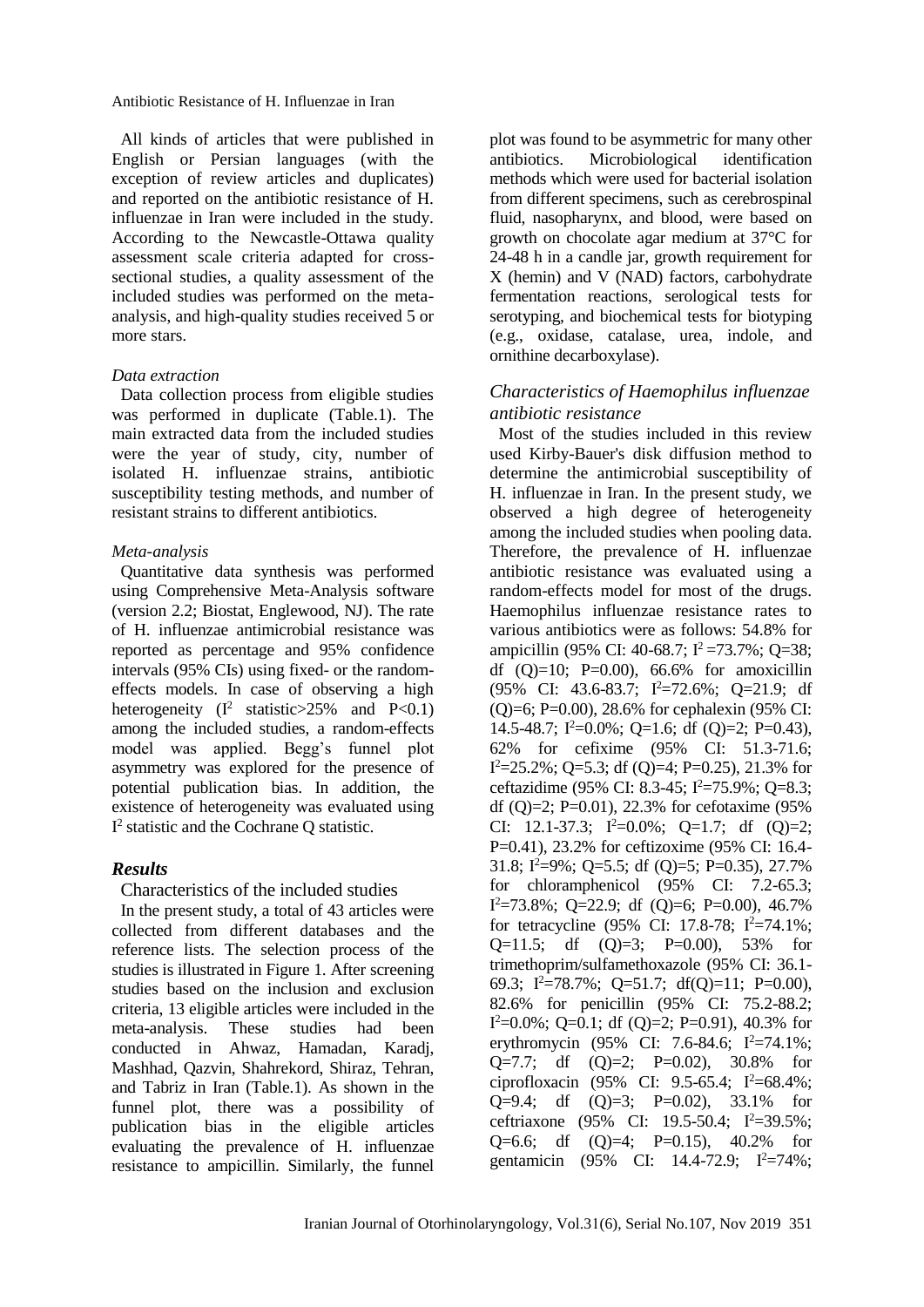Q=19.2; df (Q)=5; P=0.00), 45.8% for amikacin  $(95\% \text{ CI: } 24.9\text{-}68.2; \text{ I}^2 = 51.6\%; \text{ Q} = 6.2; \text{ df}$ (Q)=3; P=0.10), 44.4% for kanamycin (95% CI: 7.3-89;  $I^2=77.9\%$ ; O=13.5; df (O)=3; P=0.00), 18.5% for rifampin (95% CI: 7.4-39.3;  $I^2=66.1\%$ ; Q=2.9; df (Q)=1; P=0.08), 17.4% for azithromycin (95% CI: 10.2-28.3;  $I^2=0.0\%$ ; Q=0.9; df  $(Q)=1$ ; P=0.34), and 71.3% for clindamycin (95% CI: 20.1-96.1; I<sup>2</sup>=84.6%;  $Q=13$ ; df  $(Q)=2$ ;  $P=0.00$ ; Table.2). Additionally, other antibiotic resistance patterns were as follow: 6 (85%) for vancomycin, 7 (50%) for cefazolin, 6 (45.8%) for cephradine, 1 (25%) for ofloxacin, 0 (0%) for imipenem, 2 (100%) for cloxacillin, 9 (47.4%) for cephalothin, 16 (84.4%) for tobramycin, 6 (11.8%) for amoxicillin/clavulanic acid, 7 (13.7%) for cefuroxime, 18 (35.3%) for clarithromycin, and 3 (43%) for doxycycline.

#### *Discussion*

According to the previous systematic reviews and meta-analysis, the most frequent causes of bacterial meningitis in Iran are Streptococcus pneumoniae, Hib, coagulase-negative staphylococci, and Neisseria meningitidis, respectively (23,24). In many countries, the introduction of conjugate Hib vaccines given during early infancy has led to reduced mortality rates, especially in children under 5 years of age living in developing countries (7,25). However, Hib vaccine is not compulsory in the vaccination program of Iran (25). Accordingly, bacterial meningitis is a health problem, especially in children in Iran, which requires antimicrobial treatment (12). The recommended empirical antibiotic therapy for bacterial meningitis in children and newborns is vancomycin plus cefotaxime or ceftriaxone (7,26). In the present study, the prevalence rates of vancomycin-, cefotaximeand ceftriaxone-resistant H. influenzae strains in Iran were 85%, 22.3%, and 33.1%, respectively (Table.2). Additionally, chloramphenicol, cefepime, and meropenem are considered as alternative regimens (7,26).

In Iran, the prevalence of chloramphenicolresistant H. influenzae strains was 27.7%, and the rate of cefepime- and meropenem-resistant H. influenzae strains were not determined (Table.2). Furthermore, another alternative regimen is ampicillin plus cefepime or chloramphenicol for ampicillin-susceptible

strains (7,26). The prevalence of H. influenzae strains resistant to ampicillin was estimated at 54.8% (Table.2 and Fig.2).

| <b>Study name</b> |               |                      |       | <b>Statistics for each study</b> |                 |        |         | Event rate and 95% CI |      |                  |      |  |  |  |
|-------------------|---------------|----------------------|-------|----------------------------------|-----------------|--------|---------|-----------------------|------|------------------|------|--|--|--|
|                   | Event<br>rate | Lower Upper<br>limit | limit |                                  | Z-Value p-Value | Total  |         |                       |      |                  |      |  |  |  |
| Ahwaz             | 0.214         | 0.071                | 0.494 | $-1.995$                         | 0.046           | 3/14   |         |                       |      |                  |      |  |  |  |
| Hamadan           | 0.500         | 0.168                | 0.832 | 0.000                            | 1.000           | 3/6    |         |                       |      |                  |      |  |  |  |
| Karadj            | 0.447         | 0.299                | 0.605 | $-0.648$                         | 0.517           | 17/38  |         |                       |      |                  |      |  |  |  |
| Mashhad           | 0.704         | 0.618                | 0.777 | 4.422                            | 0.000           | 88/125 |         |                       |      |                  |      |  |  |  |
| Qazvin            | 0.500         | 0.200                | 0.800 | 0.000                            | 1.000           | 4/8    |         |                       |      |                  |      |  |  |  |
| Shahrekord        | 0.900         | 0.326                | 0.994 | 1.474                            | 0.140           | 4/4    |         |                       |      |                  |      |  |  |  |
| Shiraz            | 0.929         | 0.423                | 0.996 | 1.748                            | 0.081           | 6/6    |         |                       |      |                  |      |  |  |  |
| Tehran(1)         | 0.833         | 0.194                | 0.990 | 1.039                            | 0.299           | 2/2    |         |                       |      |                  |      |  |  |  |
| Tehran $(2)$      | 0.333         | 0.218                | 0.472 | $-2.333$                         | 0.020           | 17/51  |         |                       |      |                  |      |  |  |  |
| Tehran $(3)$      | 0.421         | 0.226                | 0.644 | $-0.685$                         | 0.493           | 8/19   |         |                       |      |                  |      |  |  |  |
| Tabriz            | 0.760         | 0.558                | 0.888 | 2.461                            | 0.014           | 19/25  |         |                       |      |                  |      |  |  |  |
|                   | 0.548         | 0.400                | 0.687 | 0.627                            | 0.531           |        |         |                       |      |                  |      |  |  |  |
|                   |               |                      |       |                                  |                 |        | $-1.00$ | $-0.50$               | 0.00 | 0.50             | 1.00 |  |  |  |
|                   |               |                      |       |                                  |                 |        |         | <b>Favours A</b>      |      | <b>Favours B</b> |      |  |  |  |

**Fig 2:** Forest plot of the meta-analysis of the prevalence of H. influenzae resistance to ampicillin in Iran.



**Fig 3:** Funnel plot of the meta-analysis of the prevalence of H. influenzae resistance to ampicillin in Iran.

Fluoroquinolone antibiotics are also recommended for adult patients (7,26). According to our results, 30.8% and 25% of H. influenzae strains were resistant to ciprofloxacin and ofloxacin, respectively.

After meningitis, childhood pneumonia and bacteremia are the most common diseases caused by Hib strains, and pneumonia is particularly dominant in developing countries (27). Amoxicillin or amoxicillin/clavulanic acid (co-amoxiclav) are recommended for outpatients. Furthermore, ceftriaxone or cefotaxime are suggested for inpatients with pediatric pneumonia empirical therapies (7,28). Ceftriaxone, cefotaxime, or cefuroxime are also suggested for the treatment of pneumonia and bacteremia caused by β-lactamase-producing H.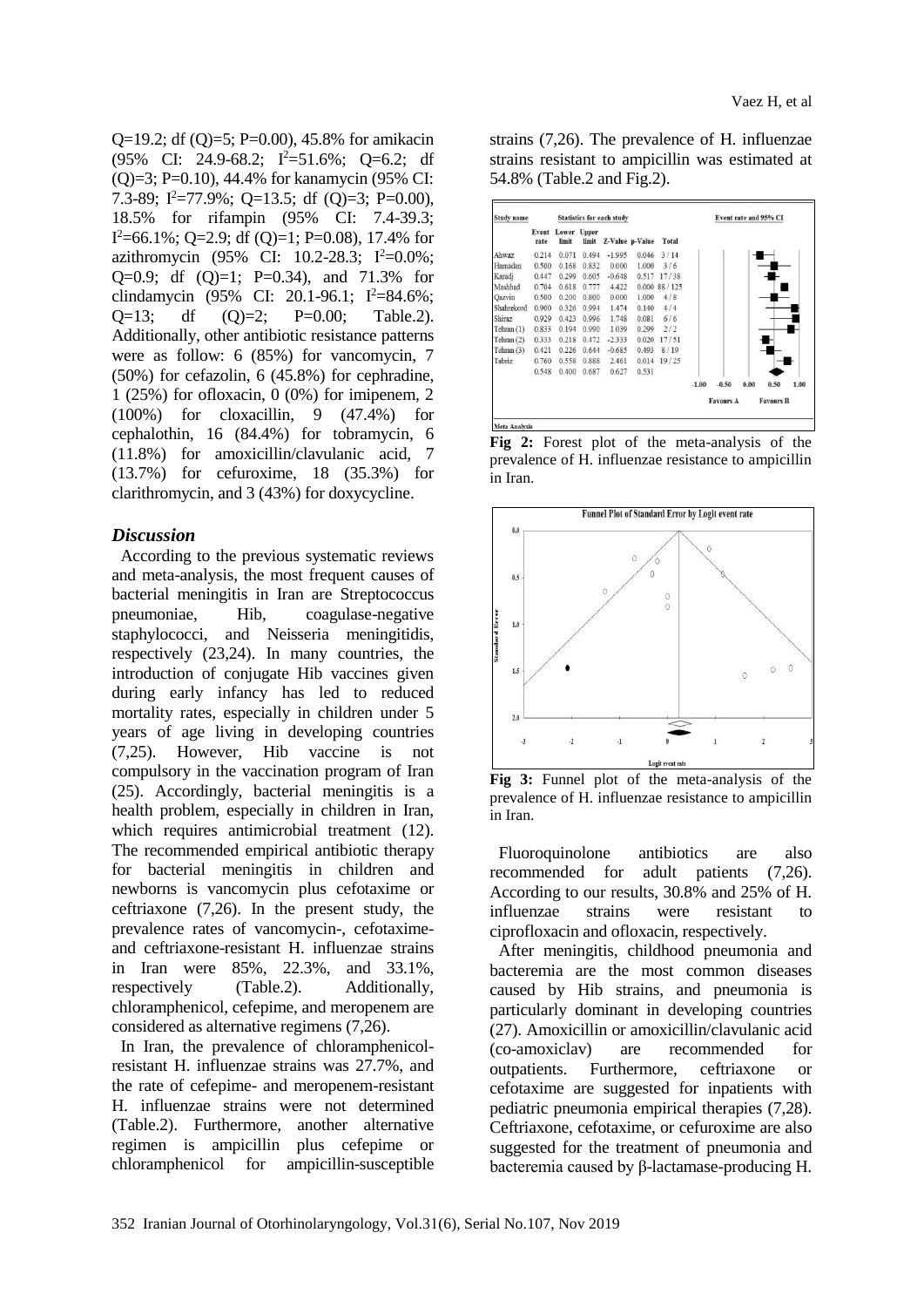influenzae strains. On the other hand, ampicillin is suggested for β-lactamase-negative strains (7,28). The prevalence rates of H. influenzae strains resistant to amoxicillin, amoxicillin/ clavulanic acid, and cefuroxime in Iran were 66.6%, 11.8%, and 13.7%, respectively.

Untypeable H. influenzae is responsible for 2- 12% of community-acquired pneumonia. The recommended antibiotics for this strain are azithromycin, clarithromycin, and doxycycline (7). Azithromycin and clarithromycin are also alternative treatments in patients with acute otitis media who have penicillin allergy. Based on the evidence, 23-67% of acute otitis media cases are caused by untypeable H. influenzae (7,29). In Iran, 17.4%, 35.3%, and 43% of H. influenzae strains were reported to be resistant to azithromycin, clarithromycin, and doxycycline, respectively. Trimethoprimsulfamethoxazole, erythromycin, rifampin, and cefixime, along with many other antibiotics, were used to treat acute sinusitis caused by untypeable H. influenzae in adult and pediatric patients (7). In the present study, the prevalence rates of H. influenzae strains resistant to trimethoprim-sulfamethoxazole, erythromycin, rifampin, and cefixime were 53%, 40.3%, 18.5%, and 62%, respectively.

Our results were compared with those of other studies performed in other countries. In this regard, H. influenzae antibiotic resistance rate to ampicillin in Iran (54.8%) was found to be higher than those reported for Lebanon (17.4%), France (43%), Germany (20.1%), Italy (11.4%), Mexico (27.4%), and South Africa, Spain, and United States (0%) (5,30). Furthermore, the antibiotic resistance rates of H. influenzae to amoxicillin-clavulanate (11.8%), azithromycin (17.4%), and ceftriaxone (33.1%) were higher in comparison to those reported in Turkey (azithromycin: 0%), Korea (amoxicillin-clavulanate: 10.4%), and France, Germany, Italy, Mexico, South Africa, Spain, and United States (0%) (5,31,32).

Clarithromycin (35.3%), chloramphenicol (27.7%), trimethoprim/sulfamethoxazole (53%), and cefotaxime (22.3%) had higher resistance rates in Iran than in Lebanon, Korea, Turkey, North America, Latin America, and Europe (5,30-32). Similarly, antibiotic resistance rates to quinolones, ciprofloxacin (30.8%), and ofloxacin (25%) were higher than those reported in Lebanon, North America, Latin America, and Europe (5,30). The H. influenzae antibiotic resistance rates to rifampin (18.5%) and tetracycline (46.7%) were higher as compared to those in Lebanon and Spain (30,33). Finally, antibiotic resistance rates to gentamicin, amikacin, and kanamycin were higher than that reported for Lebanon (30), while resistance to ampicillin and cefuroxime was lower than that of Korea (32).

The initial origin of many antibiotic-resistant strains, such as sulfonamide-resistant Streptoccoccus pyogenes, penicillin-resistant Staphylococcus aureus, and streptomycinresistant Mycobacterium tuberculosis, were hospitals, where drugs are used extensively (34). Such bacteria, along with the emergence of multidrug-resistant strains, have become a health concern and led to treatment failure and increased healthcare costs, especially in developing countries where antibiotics are available without a prescription (34). Therefore, it is essential to manage and prevent drug resistance by tracking drug resistance rates at national and international levels. Isolation of individuals in hospitals who are infected with difficult-to-treat bacterial agents is another measure to prevent the spread of resistant strains in hospitals and communities. Finally, the provision of rapid diagnostic and new therapeutic methods (e.g., reduced or careful use of current antibiotics and development of new antimicrobials and vaccines) are necessary to control the spread of antibiotic-resistant strains (34).

## *Conclusion*

The results of the reviewed studies were indicative of an alarming trend in H. influenzae resistance to the majority of antibiotic drugs tested in Iran. Continuation of this trend will reduce therapeutic options and complicate the successful management of H. influenzae infections. Therefore, several precautionary measures are essential to be implemented. Some of these measures include: 1) creating a strong surveillance system in order to allow continuous monitoring of drug resistance, 2) enhancing physicians' awareness about drug resistance trends and avoiding prescribing antibiotics with a high resistance rate, 3) informing patients about drug resistance trends in order to avoid misusing antibiotics to prevent the prevalence of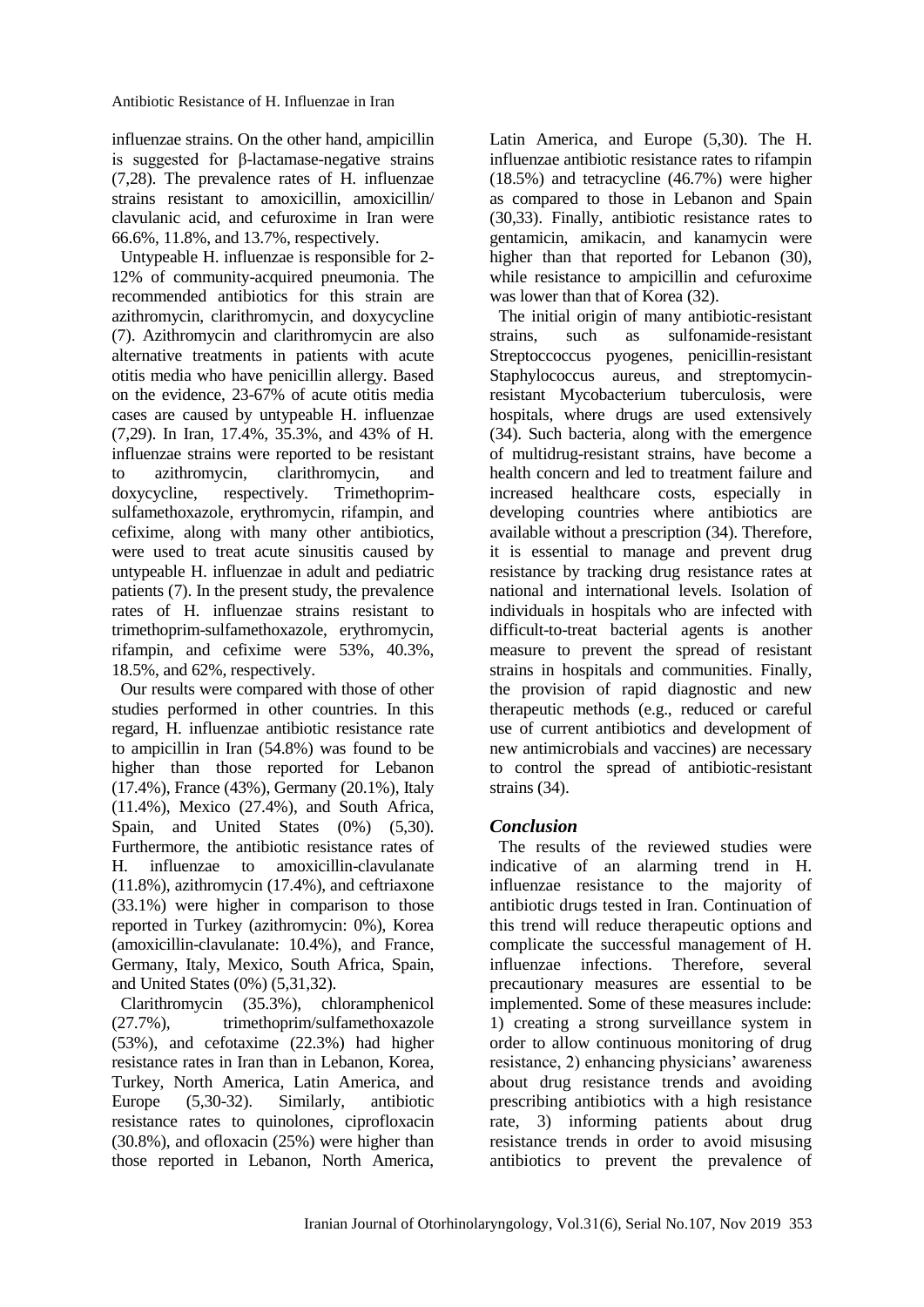antibiotic-resistant pathogens, 4) further investigating the resistance mechanisms of H. influenzae against different antimicrobial agents in Iran, and 5) performing continuous antimicrobial susceptibility tests to select the most effective drugs or use new antibiotics.

#### *References*

**1.** Carroll KC, Butel JS, Morse SA. Jawetz Melnick & Adelbergs Medical Microbiology. 27th ed. McGraw Hill Professional; 2016, p. 263-6.

**2.** Murray PR, Rosenthal KS, Pfaller MA. Medical microbiology. 8th ed. Elsevier Health Sciences; 2015, p. 243-8.

**3.** Ladhani S, Neely F, Heath PT, Nazareth B, Roberts R, Slack MP, et al. Recommendations for the prevention of secondary Haemophilus influenzae type b (Hib) disease. J Infect. 2009; 58(1): 3-14.

**4.** Skoczyńska A, Kadłubowski M, Empel J, Hryniewicz W. Characteristics of Haemophilus influenzae type b responsible for meningitis in Poland from 1997 to 2004. J Clin Microbiol. 2005; 43(11): 5665-9.

**5.** Rennie RP, Ibrahim KH. Antimicrobial resistance in Haemophilus influenzae: how can we prevent the inevitable? Commentary on antimicrobial resistance in H. influenzae based on data from the TARGETed surveillance program. Clin Infect Dis. 2005; 41(Supplement\_4): S234-S8.

**6.** World Health Organization. Estimated Hib and pneumococcal deaths for children under 5 years of age, 2008. http:// www.who.int/ immunization/monitoring\_surveillance/burden/esti mates/Pneumo\_hib/en/

**7.** Tristram S, Jacobs MR, Appelbaum PC. Antimicrobial resistance in Haemophilus influenzae. Clin Microbiol Rev 2007;20(2):368-89. **8.** Organization WH. WHO publishes list of

bacteria for which new antibiotics are urgently needed. WHO: Geneva, Switzerland. 2017.

**9.** Liberati A, Altman DG, Tetzlaff J, Mulrow C, Gøtzsche PC, Ioannidis JP, et al. The PRISMA statement for reporting systematic reviews and meta-analyses of studies that evaluate health care interventions: explanation and elaboration. PLoS Med. 2009; 6(7): e1000100.

**10.** Farajzadeh SA, Mosavy N, Tavacol H. Isolation and antibiogram pattern of Haemophilus influenzae isolated from bronchial washing of patients undergoing bronchoscopy. Arch Iran Med. 2004; 7(2): 108-12.

**11.** Mashouf RY, Hashemi SH, Bijarchi M. Bacterial agents of meningitis in children and detection of their antibiotic resistance patterns in Hamadan, Western Iran. Pak J Biol Sci. 2006; 9(7): 1293-8.

**12.** Mojgani N, Rahbar M, Taqizadeh M, Ashtiani MP, Mohammadzadeh M. Biotyping, capsular typing, and antibiotic resistance pattern of Haemophilus influenzae strains in Iran. Jpn J Infect Dis. 2011: 64(1): 66-8.

**13.** Ghazvini K, Bakhshaee M, Naderi H, Zamanian A, Ghanaat J, Bagheri M. Prevalence and Antimicrobial susceptibility of Haemophilus influenza among healthy children in Mashhad. Iran J Otorhinolaryngol. 2007; 19(48): 101-6.

**14.** Moafi N, Issazadeh K. Frequency of neonataland children bacterial meningitis and determining their antibiotic sensitivity patterns in Hospitals of Iran. International Journal of Molecular and Clinical Microbiology (IJMCM). 2016; 6(1): 608-12.

**15.** Imani R, Rouhi-Boroujeni H, Ganji F. Prevalence of antibiotic resistance among bacteria isolates of lower respiratory tract infection in COPD Shahrekord Iran, 2005. Pak J Med Sci. 2007;23(3, 2): 438-40.

**16.** Shishegar M, Faramarzi A, Kazemi T, Bayat A, Motamedifar M. Polymerase chain reaction, bacteriologic detection and antibiogram of bacteria isolated from otitis media with effusion in children, shiraz, Iran. Iran J Med Sci. 2011; 36(4): 273-80.

**17.** Boroumand M, Irani S, Siadat SD, Bouzari S. Molecular detection of genomic islands associated with class 1 and 2 integron in Haemophilus influenzae isolated in Iran. Jundishapur J Microbiol. 2015; 8(4): e17249.

**18.** Kalantari N, Taherikalani M, Parvaneh N, Mamishi S. Etiology and antimicrobial susceptibility of bacerial septic arthritis and osteomyelitis. Iranian J Publ Health. 2007; 36(3): 27-32.

**19.** Fahimzad A, Karimi A, Alborzi A, Tabatabae SR, Jadali F, Sharifian M. Antibiotic susceptibility patterns in H. Influenzae type B isolated from Healthy Children oropharynx in day care Centers of Tehran. Iran J Pediatr. 2007; 17(Suppl 2): 155-60.

**20.** Haghiashteiani M, Mohammadi-Yeganeh S, Soroush S, Sadeghifard N, Sayadi S, Dabyri H, et al. Frequency and antimicrobial susceptibility of Haemophilus influenzae Type b isolated from children suspected to meningitis. Iranian J Publ Health. 2008; 37(4): 52-8.

**21.** Soltan Dallal MM, Rahimi Forushani A, Heidarzadeh S, Jabbari H, Sedigh Maroufi S, Sharifi Yazdi MK. Identification and determination antimicrobial resistance pattern of Haemophilus influenza isolated from patients with otitis media. RJMS. 2014, 21(125): 17-24.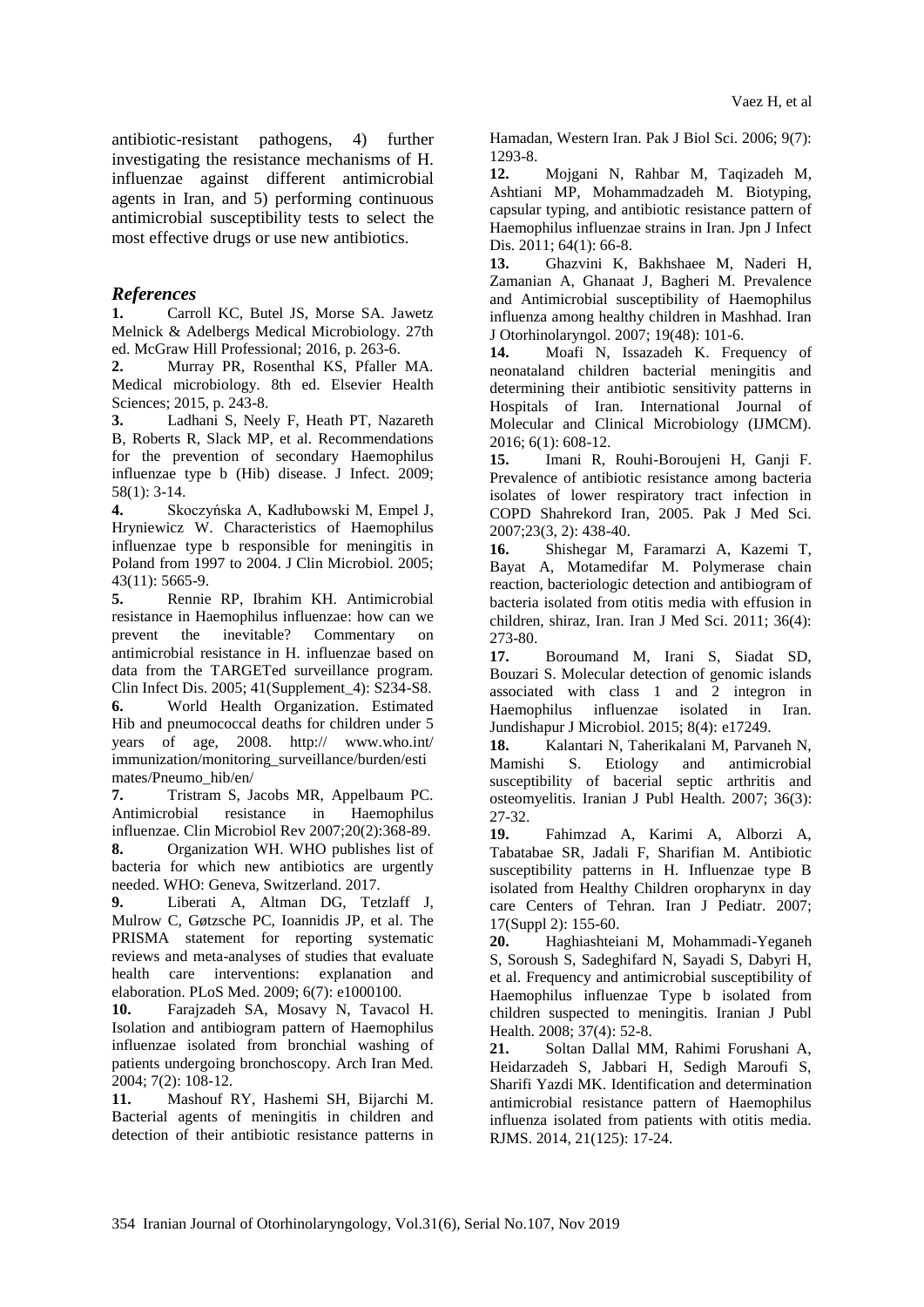Antibiotic Resistance of H. Influenzae in Iran

**22.** Abdinia B, Rezaee MA, Oskouie SA. Etiology and antimicrobial resistance patterns of acute bacterial meningitis in children: a 10-year referral hospital-based study in northwest Iran. Iran Red Crescent Med J. 2014; 16(7): e17616.

**23.** Ghotaslou R, Yeganeh-Sefidan F, Salahi-Eshlaqi B, Ebrahimzadeh-Leylabadlo H. Etiology of acute bacterial meningitis in Iran: A systematic review. Acta Medica Iranica. 2015; 53(8): 454-61.

**24.** Houri H, Pormohammad A, Riahi SM, Nasiri MJ, Fallah F, Dabiri H, et al. Acute bacterial meningitis in Iran: Systematic review and metaanalysis. PloS one. 2017; 12(2): e0169617.

**25.** Heydari B, Khalili H, Karimzadeh I, Emadi-Kochak H. Clinical, paraclinical, and antimicrobial resistance features of communityacquired acute bacterial meningitis at a large infectious diseases ward in Tehran, Iran. Iran J Pharm Res. 2016; 15(1): 347.

**26.** Tunkel AR, Hartman BJ, Kaplan SL, Kaufman BA, Roos KL, Scheld WM, et al. Practice guidelines for the management of bacterial meningitis. Clin Infect Dis. 2004; 39(9): 1267-84.

**27.** Peltola H. Worldwide Haemophilus influenzae type b disease at the beginning of the 21st century: global analysis of the disease burden 25 years after the use of the polysaccharide vaccine and a decade after the advent of conjugates. Clin Microbiol Rev. 2000; 13(2): 302-17.<br>**28.** Bradlev J.S. Management c

**28.** Bradley JS. Management of communityacquired pediatric pneumonia in an era of increasing antibiotic resistance and conjugate vaccines. Pediatr Infect Dis J. 2002; 21(6): 592-8.

**29.** Dagan R, Leibovitz E. Bacterial eradication in the treatment of otitis media. Lancet Infect Dis. 2002; 2(10): 593-604.

**30.** Kassaa I, Hamze M, Dabboussi F, Mallat H, Achkar M, Hlais S. Prevalence of type b Haemophilus influenzae and antibiotic resistance in 52 clinical isolates in north Lebanon. East Mediterr Health J. 2013; 19: 105-10.

**31.** Gür D, Özalp M, Sümerkan B, Kaygusuz A, Töreci K, Köksal If, et al. Prevalence of antimicrobial resistance in Haemophilus influenzae, Streptococcus pneumoniae, Moraxella catarrhalis and Streptococcus pyogenes: results of a multicentre study in Turkey. Int J Antimicrob Agents. 2002; 19(3): 207-11.

**32.** Bae S, Lee J, Lee J, Kim E, Lee S, Yu J, et al. Antimicrobial resistance in Haemophilus influenzae respiratory tract isolates in Korea: results of a nationwide acute respiratory infections surveillance. Antimicrob Agents Chemother. 2010; 54(1): 65-71.

**33.** Campos J, Román F, Pérez-Vázquez M, Aracil B, Oteo J, Cercenado E. Antibiotic resistance and clinical significance of Haemophilus influenzae type f. J Antimicrob Chemother. 2003; 52(6): 961-6. **34.** Levy SB, Marshall B. Antibacterial resistance worldwide: causes, challenges and

responses. Nat Med. 2004; 10(12s): S122-S9.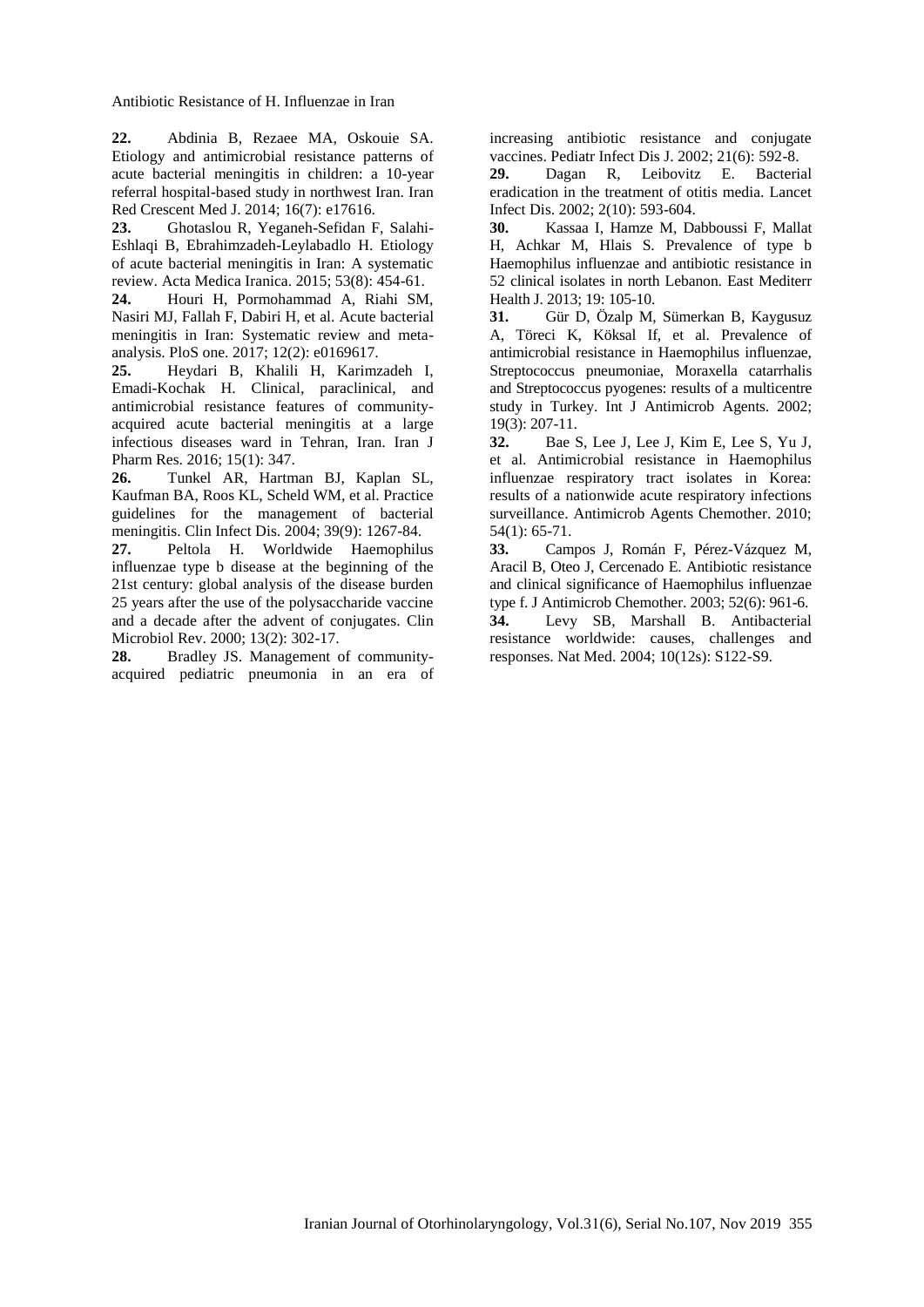| <b>Author (Ref)</b> | <b>THERE</b> If I FOLLOW OF the studies included in the filem and yous<br>Year | City       | Strain (n)      | <b>AST</b>                                                     | Antibiotic resistance (n) |                |                |            |          |                 |                |                |                |                  |                |            |                |            |                |                |                |                 |                |          |
|---------------------|--------------------------------------------------------------------------------|------------|-----------------|----------------------------------------------------------------|---------------------------|----------------|----------------|------------|----------|-----------------|----------------|----------------|----------------|------------------|----------------|------------|----------------|------------|----------------|----------------|----------------|-----------------|----------------|----------|
|                     |                                                                                |            |                 |                                                                | AMP                       | AMX            | <b>LEX</b>     | <b>CFM</b> | CAZ      | <b>CTX</b>      | ZOX            | <b>CHL</b>     | <b>TET</b>     | <b>TMP-SMX</b>   | <b>PEN</b>     | <b>ERY</b> | $\mathbf{CIP}$ | <b>CRO</b> | <b>GEN</b>     | AMK            | <b>KAN</b>     | RIF             | AZM            | CLI      |
| Farajzadeh (10)     | 2000-2001                                                                      | Ahwaz      | 14              | ND                                                             | 3                         | $\overline{4}$ | 5              | $\rm ND$   | $\rm ND$ | $\overline{c}$  | $\mathbf{3}$   | - 1            | $\overline{c}$ | 8                | $\rm ND$       | $\rm ND$   | ${\rm ND}$     | ND         | ND             | $\rm ND$       | $\rm ND$       | $\rm ND$        | $\rm ND$       | $\rm ND$ |
| Mashouf (11)        | 1998-2002                                                                      | Hamadan    | 6               | Disk<br>diffusion                                              | $\mathfrak{Z}$            | 3              | $\overline{0}$ | $\rm ND$   | $\rm ND$ | $\rm ND$        | $\mathbf{0}$   | $\overline{0}$ | $\rm ND$       | $\overline{3}$   | $\rm ND$       | $\rm ND$   | ND             | ND         | $\overline{0}$ | $\rm ND$       | $\overline{0}$ | $\rm ND$        | ND             | $\rm ND$ |
| Mojgani (12)        | ND                                                                             | Karadj     | 38              | $\rm ND$                                                       | 17                        | $\rm ND$       | ${\rm ND}$     | $\rm ND$   | $\rm ND$ | $\rm ND$        | $\rm ND$       | $\rm ND$       | 15             | 18               | $\rm ND$       | $\rm ND$   | ND             | ND         | ${\rm ND}$     | ND             | $\rm ND$       | $\rm ND$        | ${\rm ND}$     | $\rm ND$ |
| Ghazvini (13)       | 2004-2005                                                                      | Mashhad    | 125             | Disk<br>diffusion                                              | 88                        | 99             | ND             | 72         | $\rm ND$ | $\rm ND$        | $\rm ND$       | $\rm ND$       | $\rm ND$       | 89               | 103            | 22         | ${\rm ND}$     | ND         | $\rm ND$       | $\rm ND$       | $\rm ND$       | $\rm ND$        | $\rm ND$       | $\rm ND$ |
| Moafi (14)          | 2013-2014                                                                      | Qazvin     | 8               | $\begin{array}{c} \text{Disk} \\ \text{diffusion} \end{array}$ | $\overline{4}$            | $\overline{4}$ | $\overline{c}$ | $\rm ND$   | $\rm ND$ | $\rm ND$        | $\overline{c}$ |                | $\rm ND$       | $\overline{4}$   | $\rm ND$       | $\rm ND$   | ND             | ND         |                | $\rm ND$       |                | $\rm ND$        | $\rm ND$       | $\rm ND$ |
| Imani $(15)$        | 2005                                                                           | Shahrekord | $\overline{4}$  | Broth micro<br>dilution                                        | $\overline{4}$            | $\rm ND$       | ND             | ND         | $\rm ND$ | $\rm ND$        | $\rm ND$       | ${\rm ND}$     | $\rm ND$       | $\rm ND$         | $\overline{4}$ | -1         | $\mathbf{1}$   |            | ND             | ND             | ${\rm ND}$     | $\rm ND$        | $\rm ND$       | $\rm ND$ |
| Shishegar (16)      | 2007-2008                                                                      | Shiraz     | 6               | Disk<br>diffusion                                              | 6                         | 6              | ND             | 6          | $\rm ND$ | $\overline{0}$  | $\rm ND$       | $\rm ND$       | $\rm ND$       | 6                | $\rm ND$       | 6          | $\overline{4}$ | $\theta$   | $\rm ND$       | $\rm ND$       | ${\rm ND}$     | $\rm ND$        | $\rm ND$       | $\rm ND$ |
| Boroumand (17)      | ND                                                                             | Tehran     | 20              | Disk<br>diffusion                                              | $\rm ND$                  | 19             | ND             | $\rm ND$   | $\rm ND$ | $\rm ND$        | $\rm ND$       | $20\,$         | $20\,$         | $\boldsymbol{0}$ | $\rm ND$       | $\rm ND$   | 9              | 10         | $\rm ND$       | $\rm ND$       | $\rm ND$       | $\rm ND$        | $\overline{c}$ | 20       |
| Kalantari(18)       | 1995-2005                                                                      | Tehran     | $\overline{c}$  | Disk<br>diffusion                                              | $\overline{2}$            | $\rm ND$       | $\rm ND$       | $\rm ND$   | $\rm ND$ | $\rm ND$        | $\rm ND$       | 2              | $\rm ND$       | 2                | 2              | $\rm ND$   | ND             | $\rm ND$   | $\overline{2}$ | $\overline{2}$ | $\overline{2}$ | $\rm ND$        | $\rm ND$       | $\rm ND$ |
| Fahimzad (19)       | 2005                                                                           | Tehran     | 51              | $\begin{array}{c} \text{Disk} \\ \text{diffusion} \end{array}$ | 17                        | $\rm ND$       | ND             | 30         | 5        | $\rm ND$        | 9              | $\rm ND$       | $\rm ND$       | 45               | $\rm ND$       | $\rm ND$   | ND             | ND         | $\rm ND$       | $\rm ND$       | ${\rm ND}$     | 6               | 10             | 15       |
| Haghi (20)          | 2001-2007                                                                      | Tehran     | 19              | Disk<br>diffusion                                              | 8                         | $\rm ND$       | ND             | 8          | 8        | $\rm ND$        | 8              | -7             | $\rm ND$       | 10               | $\rm ND$       | $\rm ND$   | ND             | 8          | 12             | 10             | 16             | $\rm ND$        | $\rm ND$       | $\rm ND$ |
| Dallal (21)         | $\rm ND$                                                                       | Tehran     | $7\phantom{.0}$ | Disk<br>diffusion                                              | $\rm ND$                  | $\overline{4}$ | ND             | 5          | $\rm ND$ | $\rm ND$        | $\rm ND$       | $\rm ND$       | 3              | $\boldsymbol{0}$ | $\rm ND$       | $\rm ND$   | ND             | ND         | 6              |                | ${\rm ND}$     | $\rm ND$        | $\rm ND$       | 5        |
| Abdinia (22)        | 2003-2013                                                                      | Tabriz     | 25              | Disk<br>diffusion                                              | 19                        | $\rm ND$       | $\rm ND$       | $\rm ND$   | 5        | $7\phantom{.0}$ | 5              | $\overline{0}$ | $\rm ND$       | 5                | $\rm ND$       | $\rm ND$   |                | 5          | $\overline{4}$ | 6              | $\rm ND$       | $7\overline{ }$ | $\rm ND$       | $\rm ND$ |

Abbreviations: AMP: ampicillin, AMX: amoxicillin, LEX: cephalexin, CFM: cefixime, CAZ: ceftazidime, CTX: cefotaxime, ZOX: ceftizoxime, CHL: chloramphenicol, TET: tetracycline, TMP/SMX: trimethoprim/sulfamethoxazole, PEN: p ciprofloxacin, CRO: ceftriaxone, GEN: gentamicin, AMK: amikacin, KAN: kanamycin, RIF: rifampin, AZM: azithromycin, CLI: clindamycin, AST: antimicrobial susceptibility testing, ND: not determined, CSF: cerebrospinal fluid